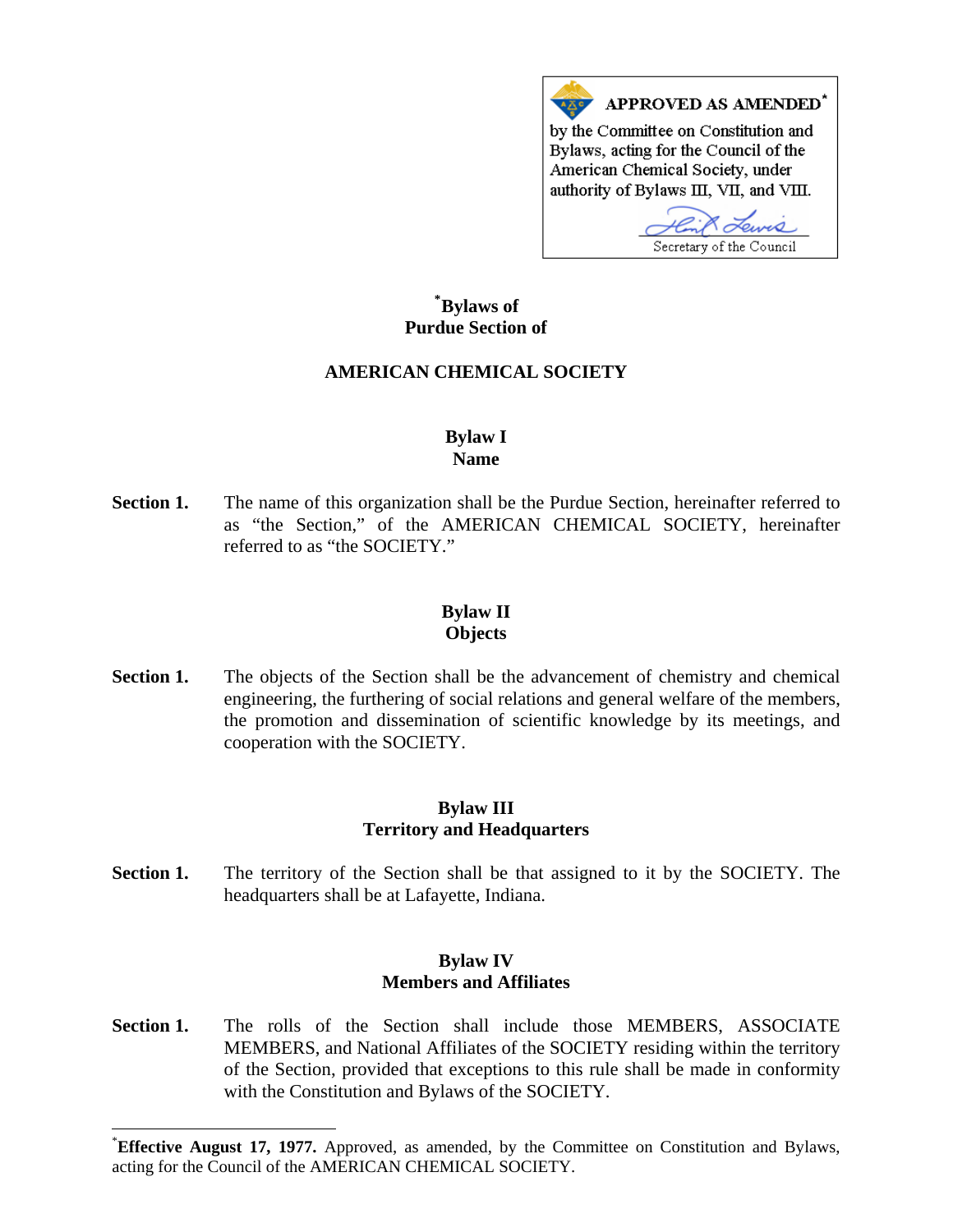- **Section 2.** The Section may have Local Section Affiliates as authorized in the Constitution and Bylaws of the SOCIETY.
- **Section 3.** Members and affiliates shall have such rights and privileges as are accorded them by the Constitution and Bylaws of the SOCIETY and the bylaws of the Section.
- **Section 4.** Members of the Purdue Chapter of Student Affiliates of the AMERICAN CHEMICAL SOCIETY in good standing shall be Local Section Affiliates of the Purdue Section, with dues waived.

### **Bylaw V Organization**

- **Section 1.** The officers of the Section shall be a Chair, Chair-Elect, Vice-Chair, Secretary, Assistant Secretary, and Treasurer. The offices of Secretary and of Treasurer may be held by the same person.
- **Section 2.** The Section shall have Councilors and Alternate Councilors as provided in the Constitution and Bylaws of the SOCIETY.
- **Section 3.** The Section shall have an Assistant Secretary and two Executive Committee members. When possible, the Assistant Secretary and one of the Executive Committee members will be elected from the MEMBERS who are graduate students.
- **Section 4.** The Executive Committee shall consist of the officers of the Section, the Councilors, Alternate Councilors, the Executive Committee members, the Immediate Past Chair (*ex-officio*) and the Faculty Sponsor of the Student Affiliates (*ex-officio*).
- **Section 5.** All officers, Councilors, Alternate Councilors, and other persons elected by the members, shall be chosen from the MEMBERS as defined by the SOCIETY.

### **Bylaw VI Manner of Election and Terms of Office**

- **Section 1.** Elected officers of the Section shall serve for a term of one year beginning on the first day of June or until their successors are elected. Upon completion of his term of office, the Chair-Elect shall succeed to the office of Chair.
- **Section 2.** Councilors and Alternate Councilors shall be elected for a term of three years beginning on January 1 following their election.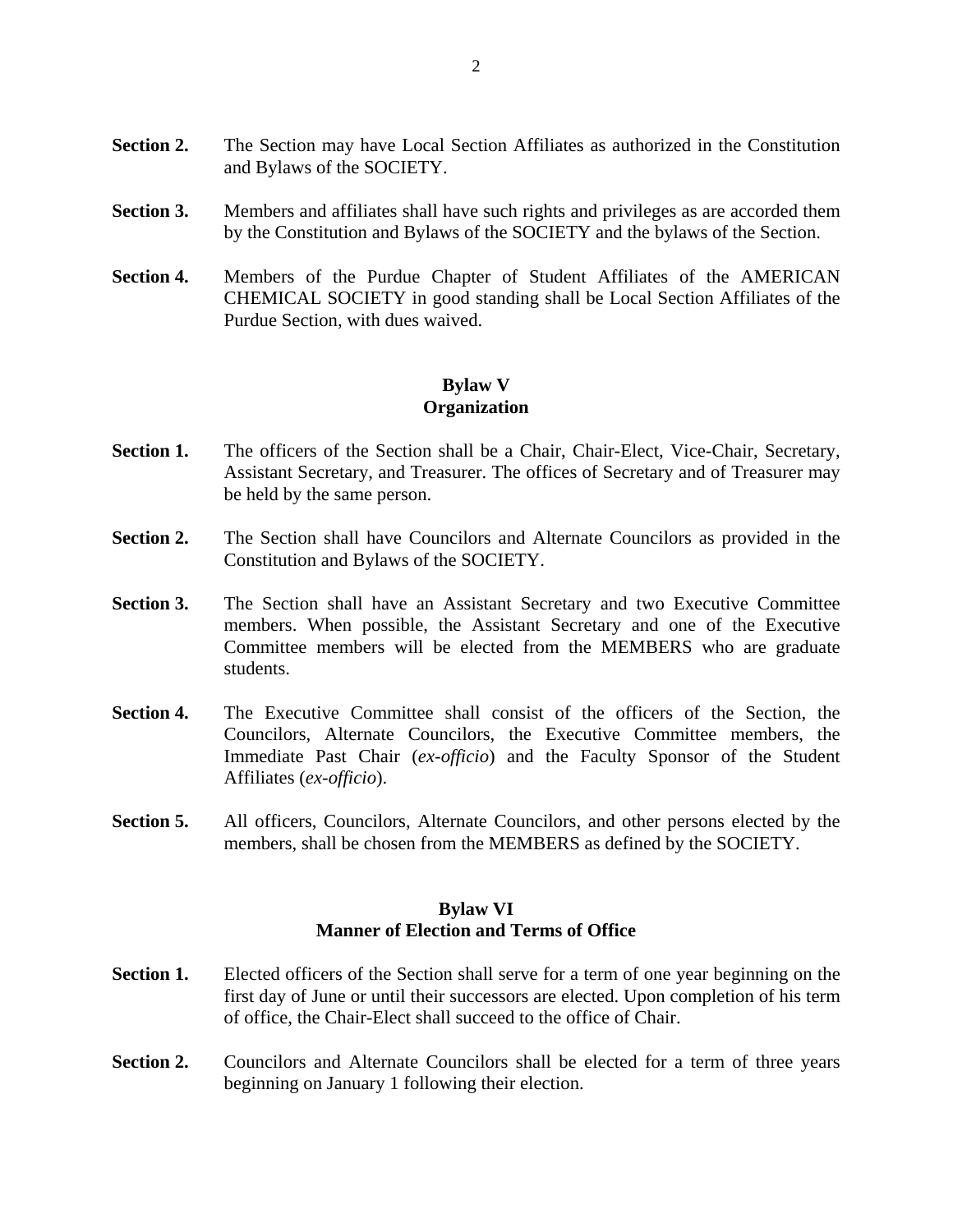- **Section 3.** In the event of a vacancy in the office of Chair, the Vice-Chair shall assume the added duties of the Chair for the unexpired term. All other vacancies, except those of the Councilors, Alternate Councilors, and Chair-Elect, shall be filled by appointment by the Executive Committee for the unexpired term. Vacancies in the positions of Councilor and Alternate Councilor shall be filled by the Executive Committee by interim appointment for the period up to the next annual election, at which time the Section shall elect a MEMBER to fill out the unexpired term, if any.
- **Section 4.** At the January meeting the Chair shall appoint a Nominating Committee of three members whose duty it shall be to consider nominations for all the officers, Councilors, Alternate Councilors, and Executive Committee members of the Section, listing a minimum of one nominee for each office to be filled. The Committee shall obtain the consent of each nominee to serve if elected. The Chair of the Committee shall be a MEMBER. The report of this Committee shall accompany the notice of the annual business meeting submitted at least five (5) days prior to the March meeting. At the time of the March meeting, nominations may also be made from the floor. Each nomination made from the floor shall require one second.
- **Section 5.** The officers and Executive Committee members, except Councilors and Alternate Councilors, shall be elected by a vote of members present at the annual meeting. All members are entitled to vote for officers and Executive Committee members. A written ballot shall be taken and the member receiving the highest number of votes for each office shall be declared elected without reference to the numerical vote cast for each candidate.
- **Section 6.** Councilors and Alternate Councilors shall be elected by a mail ballot of the members of the Section.

## **Bylaw VII Duties of Officers and Executive Committee**

- **Section 1.** The duties of the officers shall be those customarily performed by such officers, together with those responsibilities which are prescribed by the Constitution and Bylaws of the SOCIETY and by these bylaws and such other duties as may be assigned from time to time by the Section.
- **Section 2.** The Chair of the Section shall serve as Chair of the Executive Committee and shall appoint all committees authorized in these bylaws or by the Executive Committee.
- **Section 3.** The Executive Committee shall be the governing body of the Section and, as such, shall have full power to conduct, manage, and direct the business and affairs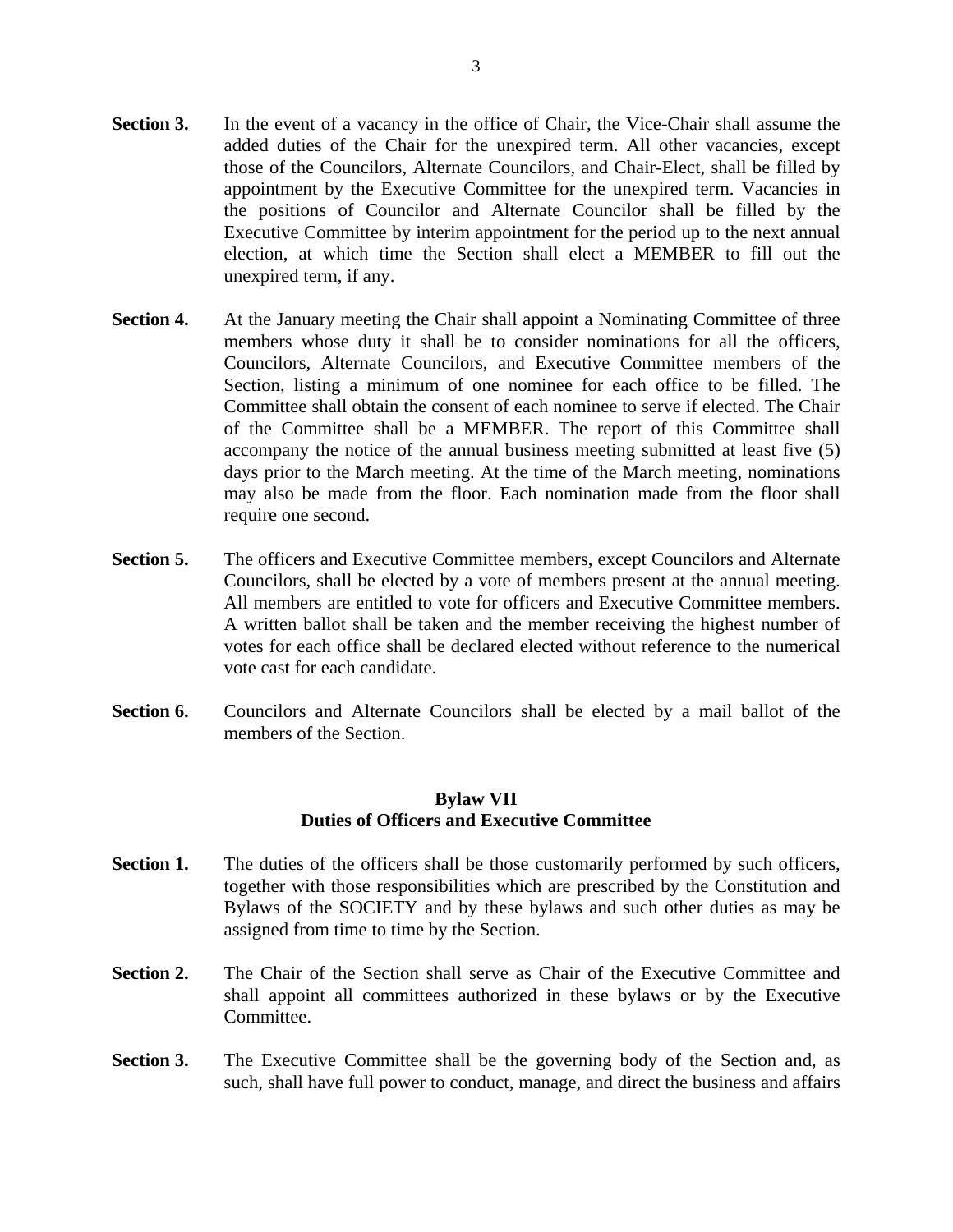of the Section in accordance with the Constitution and the Bylaws of the SOCIETY and these bylaws.

- **Section 4.** The Chair-Elect shall serve as Chair of the Program and Publicity Committee.
- **Section 5.** The Vice-Chair shall serve as Chair of the Hospitality Committee.
- **Section 6.** The Treasurer shall serve as co-treasurer of the Purdue Chapter of the Student Affiliates of the AMERICAN CHEMICAL SOCIETY.
- **Section 7.** The Executive Committee members shall serve as co-Chair of the Membership **Committee**

# **Bylaw VIII Committees**

**Section 1.** The Program and Publicity Committee shall consist of the Chair-Elect, Secretary, and not less than two other members appointed by the Section Chair.

> It shall be the duty of this Committee to provide and make necessary arrangements for all programs; consideration shall be given to the program for the succeeding year.

> This Committee shall also provide and secure proper publicity in accordance with the established practices.

Section 2. The Hospitality Committee shall consist of the Vice-Chair and not less than three other members appointed by the Section Chair.

> It shall be the responsibility of this Committee to arrange proper reception, housing, and dinner for the guest speakers, and to act as host in behalf of the Section.

**Section 3.** The Membership Committee shall consist of the Executive Committee members and not less than three other members, appointed by the Section Chair, two of whom shall be graduate students.

> The Membership Committee shall examine the qualifications of all applicants for Local Section Affiliates and submit recommendations to the Section. It shall take all necessary steps to interest eligible nonmembers in the activities of the SOCIETY and of the Section.

**Section 4.** The Faculty Sponsor of the Student Affiliates shall be a committee of one whose duty shall be to promote relationships between the Section and the Student Affiliates. He shall be an *ex-officio* member of the Section's Executive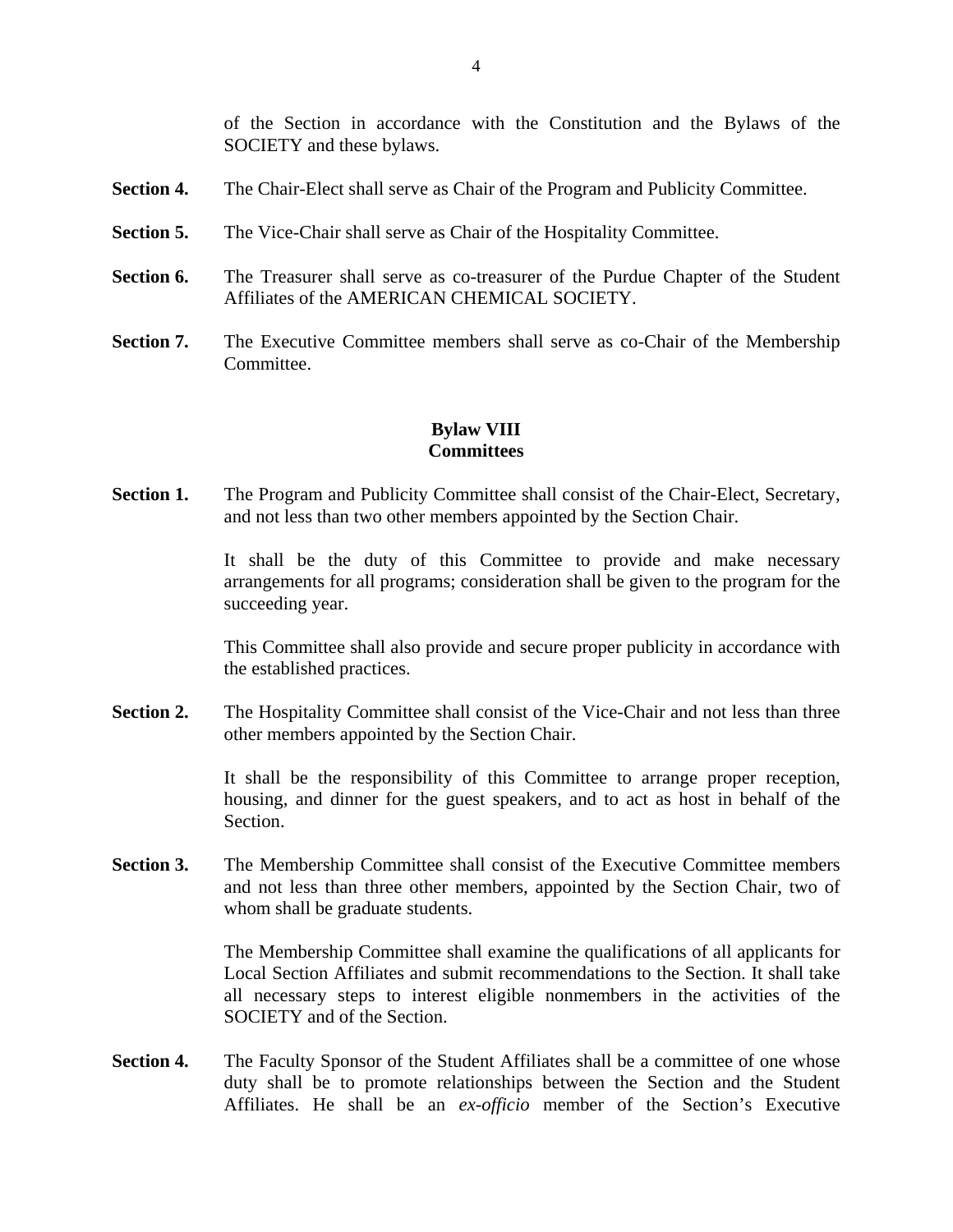Committee. The Faculty Sponsor shall be elected by the Student Affiliates in accordance with the Affiliates' bylaws.

# **Bylaw IX Meetings**

- **Section 1.** The Section shall be expected to hold eight regular meetings each year; one each during the months of October, November, January, February, March, April, and May, and the eighth at the option of the Section. The regular March meeting shall be considered the annual meeting of the Section.
- **Section 2.** The regular time of meeting shall be determined by the Section at its annual meeting.
- **Section 3.** Due notice of all meetings shall be sent to each member and affiliate of the Section. A quorum for all business meetings of the Section shall consist of 10 percent of the members of the Section. In the absence of a quorum the meeting shall adjourn to a date.
- **Section 4.** The time of any given meeting may be changed by the Executive Committee for good and sufficient reasons. When such change is made, the Secretary shall notify all members and affiliates of the change.
- **Section 5.** At the annual business meeting of the Section, the order of business shall be as follows:
	- a. Reading of papers and discussion.
	- b. Reading of minutes.
	- c. Old business.
	- d. New business.
	- e. Election of officers.
	- f. Report of officers and committees.
	- g. Announcements.
	- h. Adjournment.
- **Section 6.** The regular order of business may be suspended by a majority vote of the members present at the meeting. The rules of order in the conduct of the Section meetings, not specifically provided in these bylaws, shall be Robert's "Rules of Order."
- **Section 7.** The Section may hold special meetings at the call of the Executive Committee or at the request of 10 percent of the members of the Section. The notices of special meetings shall state the exact nature of the business to be transacted and no other business shall transpire at such meetings.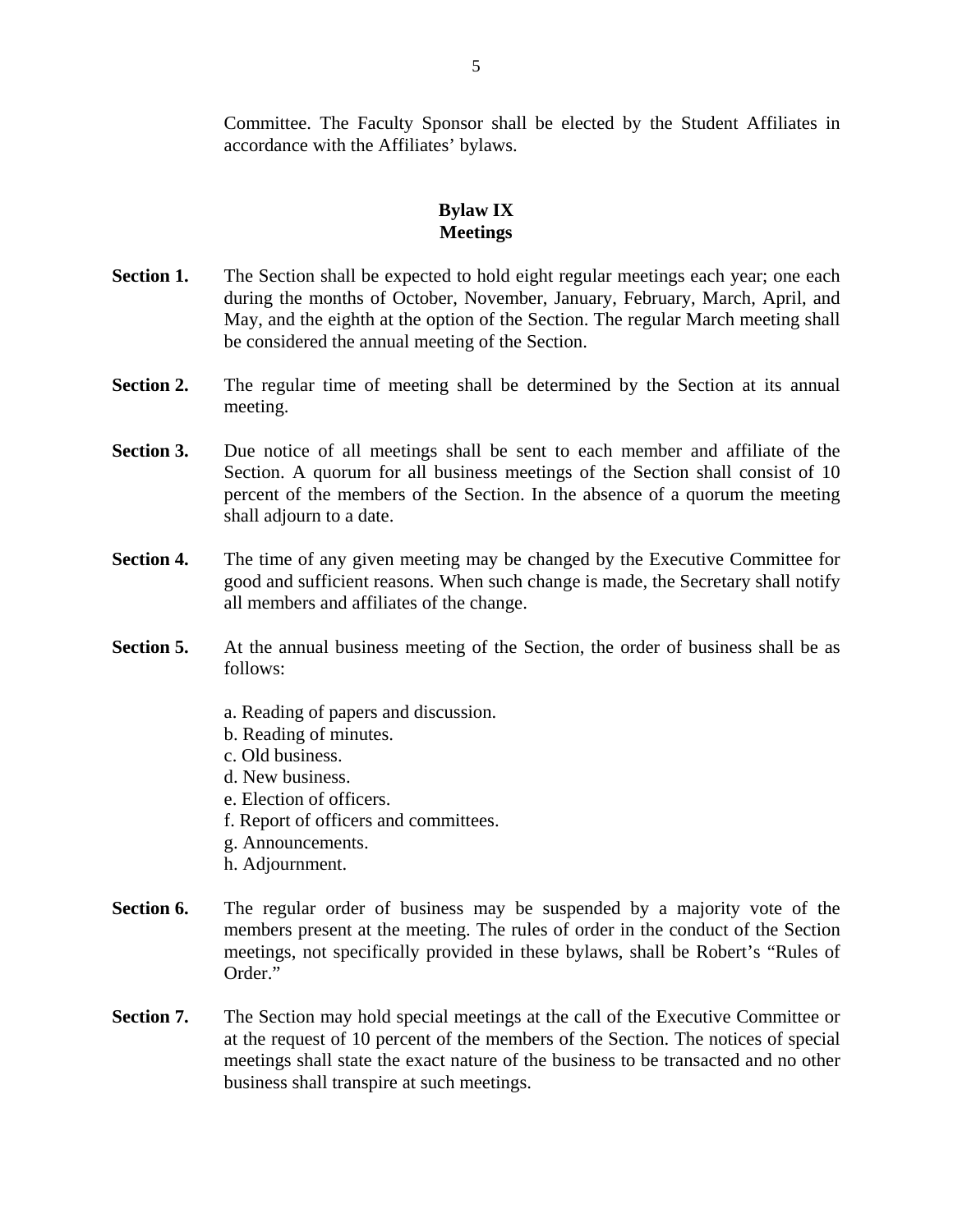**Section 8.** The Executive Committee shall meet upon due notice to its members at the call of the Chair, or at the request of a majority of the members of the Committee. In the absence of a quorum, which shall be a majority of the members of the Executive Committee, called meetings of the Executive Committee shall adjourn to a date.

## **Bylaw X Dues and Finances**

- **Section 1.** All assigned National Affiliates and members of the Section, except MEMBERS in emeritus status of the SOCIETY, may be assessed such Section dues as may be set by the Executive Committee and approved by the Section.
- **Section 2.** The annual dues of Local Section Affiliates shall be set by the Executive Committee in accordance with the Constitution and Bylaws of the SOCIETY. Such dues shall be paid annually in advance.
- **Section 3.** The finances of the Section shall consist of all money paid to the Section by the SOCIETY, the dues of Local Section Affiliates, assessments levied by the Section, and such gifts and endowments as may be presented to the Section.
- **Section 4.** The Treasurer shall expend no money except as authorized by the Executive Committee. Money expended in an unusual amount or for an unusual purpose shall be approved by the Section.
- **Section 5.** The Treasurer shall forward to the Secretary of the SOCIETY an application, endorsed by the Chair of the Section, for the allotment due to the Section. Said allotment may be used by the Section only in the payment of necessary operating expenses incident to the fulfillment of the SOCIETY's objects as specified in its Constitution.
- **Section 6.** The Treasurer shall transmit to the Council Policy Committee through the Executive Director of the SOCIETY a financial statement in accordance with the Constitution and Bylaws of the SOCIETY.
- **Section 7.** At the regular February meeting, the Chair shall appoint an Auditing Committee which shall examine the books of the Treasurer and make a report at the regular March meeting.

## **Bylaw XI Amendments**

**Section 1.** A proposed amendment to these bylaws must first be submitted in writing to the Executive Committee. If it is approved by a majority of the Executive Committee or by petition of twenty-five percent of the members of the Section, the Secretary